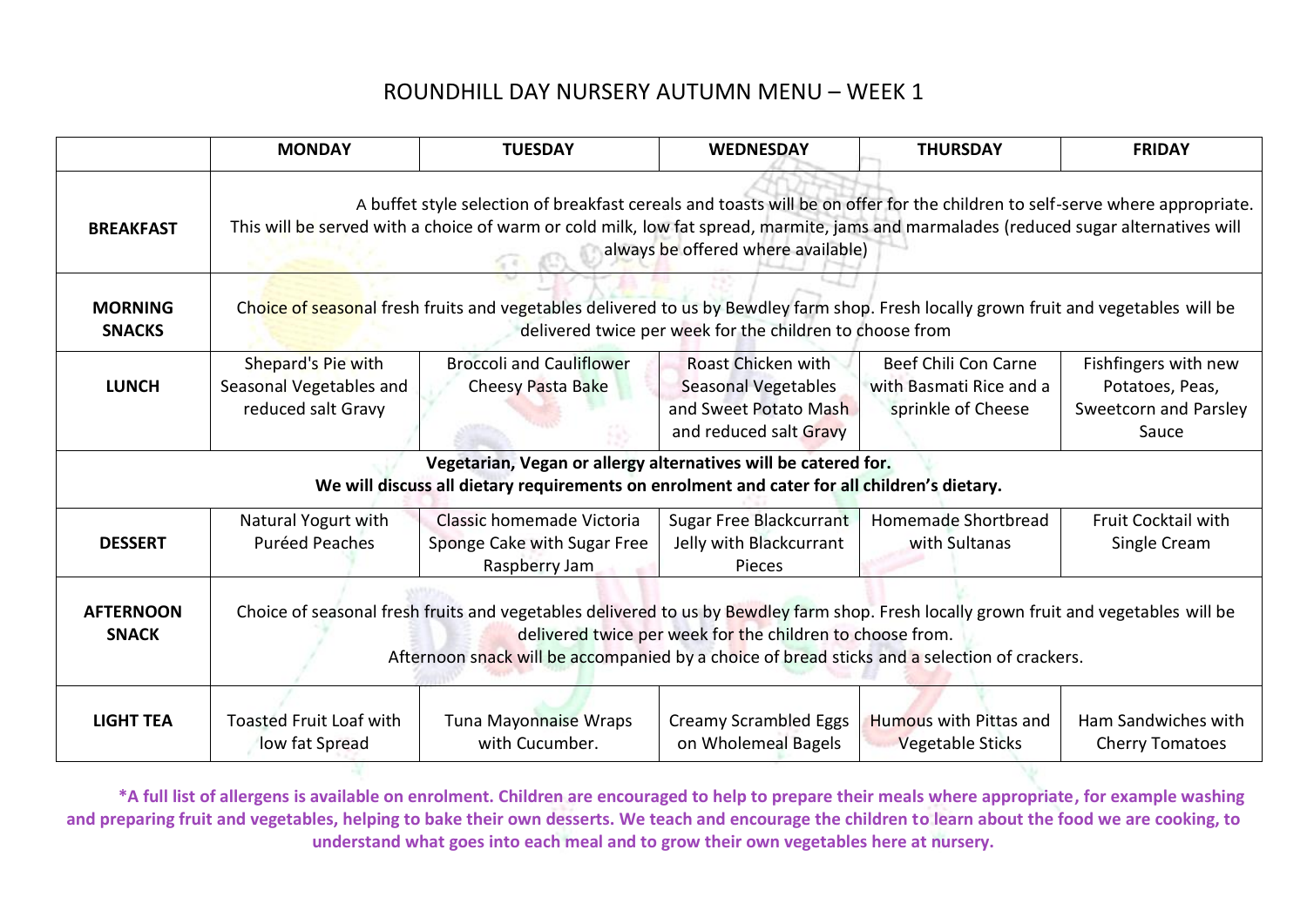|                                  | <b>MONDAY</b>                                                                                                                                                                                                                                                                                              | <b>TUESDAY</b>                                                                                                                                                | <b>WEDNESDAY</b>                                                    | <b>THURSDAY</b>                                                                               | <b>FRIDAY</b>                                                     |  |
|----------------------------------|------------------------------------------------------------------------------------------------------------------------------------------------------------------------------------------------------------------------------------------------------------------------------------------------------------|---------------------------------------------------------------------------------------------------------------------------------------------------------------|---------------------------------------------------------------------|-----------------------------------------------------------------------------------------------|-------------------------------------------------------------------|--|
| <b>BREAKFAST</b>                 | A buffet style selection of breakfast cereals and toasts will be on offer for the children to self-serve where appropriate.<br>This will be served with a choice of warm or cold milk, low fat spread, marmite, jams and marmalades (reduced sugar alternatives will<br>always be offered where available) |                                                                                                                                                               |                                                                     |                                                                                               |                                                                   |  |
| <b>MORNING</b><br><b>SNACKS</b>  | Choice of seasonal fresh fruits and vegetables delivered to us by Bewdley farm shop. Fresh locally grown fruit and vegetables will be<br>delivered twice per week for the children to choose from                                                                                                          |                                                                                                                                                               |                                                                     |                                                                                               |                                                                   |  |
| <b>LUNCH</b>                     | <b>Minced Beef and</b><br>Vegetable Lasagna with a<br>side Salad of Lettuce,<br><b>Cucumber and Cherry</b><br>Tomatoes.                                                                                                                                                                                    | Pork Sausage and Vegetable<br>Casserole served with Crusty<br><b>Bread</b>                                                                                    | Chinese Chicken and<br>Mushroom Curry with<br><b>Egg Fried Rice</b> | Creamy Cheese and<br>Potato Pie served with<br><b>Baked Beans.</b>                            | Fishermen's Pie served<br>with Green Beans and<br><b>Broccoli</b> |  |
|                                  |                                                                                                                                                                                                                                                                                                            | Vegetarian, Vegan or allergy alternatives will be catered for.<br>We will discuss all dietary requirements on enrolment and cater for all children's dietary. |                                                                     |                                                                                               |                                                                   |  |
| <b>DESSERT</b>                   | Vanilla Ice Cream                                                                                                                                                                                                                                                                                          | Sultana Flapjacks                                                                                                                                             | Chocolate Brownie                                                   | Sugar Free Orange Jelly<br>with Orange Pieces                                                 | Warm Custard and<br>sliced Banana                                 |  |
| <b>AFTERNOON</b><br><b>SNACK</b> | Choice of seasonal fresh fruits and vegetables delivered to us by Bewdley farm shop. Fresh locally grown fruit and vegetables will be<br>delivered twice per week for the children to choose from.<br>Afternoon snack will be accompanied by a choice of bread sticks and a selection of crackers.         |                                                                                                                                                               |                                                                     |                                                                                               |                                                                   |  |
| <b>LIGHT TEA</b>                 | Toasted Crumpets with a<br>choice of Vegetable<br><b>Sticks</b>                                                                                                                                                                                                                                            | Warm Croissants with Sugar<br>Free Strawberry Jam                                                                                                             | <b>Cheese Sandwiches</b><br>with Cucumber Sticks<br>and Coleslaw    | Sandwich Chicken on<br>Crusty Rolls served with<br>a selection of Vegetable<br><b>Fingers</b> | Spaghetti Hoops on<br>Toast                                       |  |

**\*A full list of allergens is available on enrolment. Children are encouraged to help to prepare their meals where appropriate, for example washing and preparing fruit and vegetables, helping to bake their own desserts. We teach and encourage the children to learn about the food we are cooking, to understand what goes into each meal and to grow their own vegetables here at nursery.**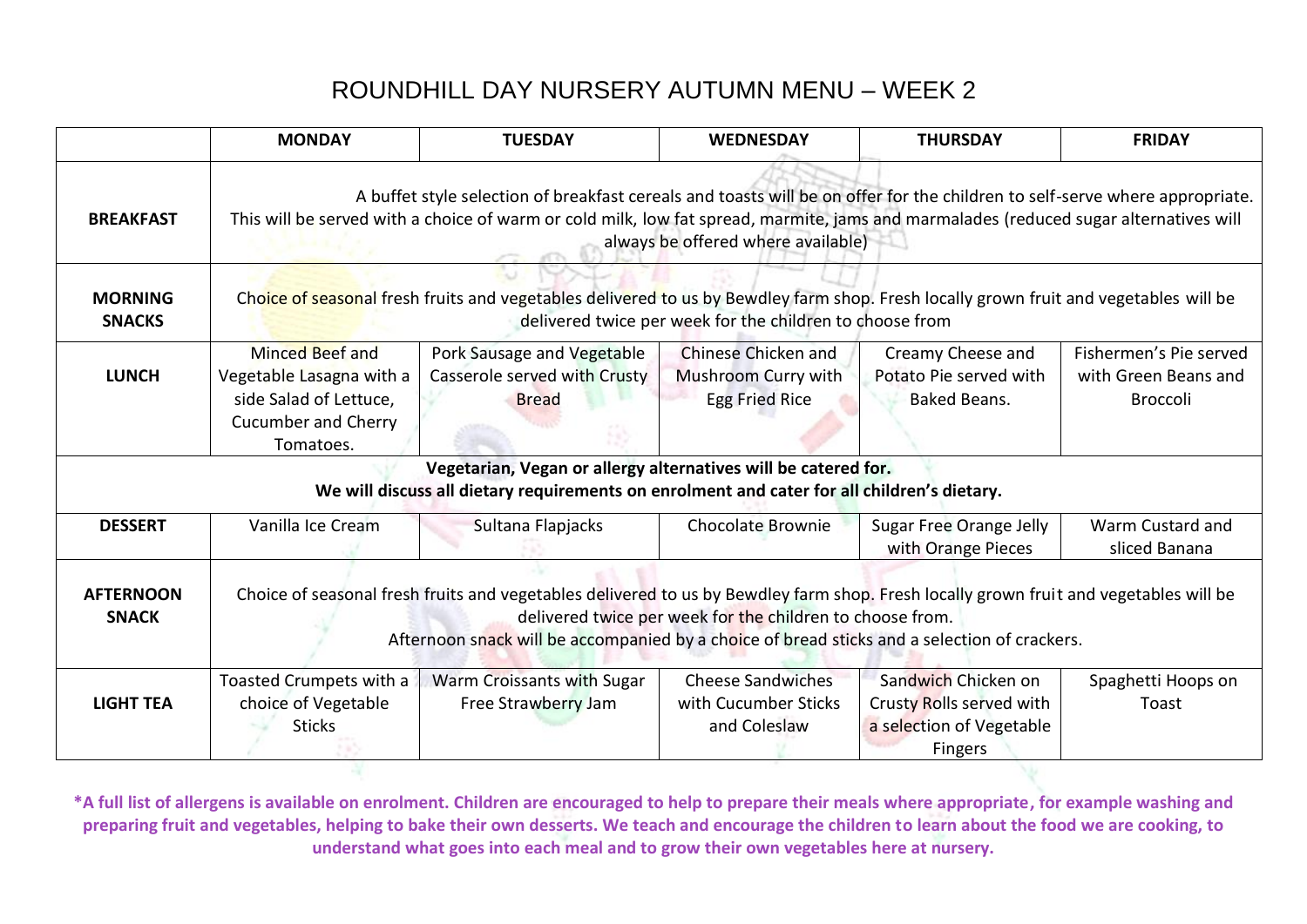|                                  | <b>MONDAY</b>                                                                                                                                                                                                                                                                                              | <b>TUESDAY</b>                                                                                                                                                | <b>WEDNESDAY</b>                                 | <b>THURSDAY</b>                                                                      | <b>FRIDAY</b>                                                                 |  |
|----------------------------------|------------------------------------------------------------------------------------------------------------------------------------------------------------------------------------------------------------------------------------------------------------------------------------------------------------|---------------------------------------------------------------------------------------------------------------------------------------------------------------|--------------------------------------------------|--------------------------------------------------------------------------------------|-------------------------------------------------------------------------------|--|
| <b>BREAKFAST</b>                 | A buffet style selection of breakfast cereals and toasts will be on offer for the children to self-serve where appropriate.<br>This will be served with a choice of warm or cold milk, low fat spread, marmite, jams and marmalades (reduced sugar alternatives will<br>always be offered where available) |                                                                                                                                                               |                                                  |                                                                                      |                                                                               |  |
| <b>MORNING</b><br><b>SNACKS</b>  | Choice of seasonal fresh fruits and vegetables delivered to us by Bewdley farm shop. Fresh locally grown fruit and vegetables will be<br>delivered twice per week for the children to choose from                                                                                                          |                                                                                                                                                               |                                                  |                                                                                      |                                                                               |  |
| <b>LUNCH</b>                     | Penne Pasta in a Tomato<br>and Basil Sauce served<br>with Garlic Bread and a<br>sprinkle of Cheese.                                                                                                                                                                                                        | <b>Traditional Cottage Pie</b><br>served with Seasonal<br>Vegetables                                                                                          | Toad in the Hole served<br>with Green Vegetables | Vegetable Curry on a<br>bed of Boiled Rice<br>served with Plain Naan<br><b>Bread</b> | Jacket Potatoes served<br>with Tuna, Sweetcorn<br>and Mayonnaise or<br>Cheese |  |
|                                  |                                                                                                                                                                                                                                                                                                            | Vegetarian, Vegan or allergy alternatives will be catered for.<br>We will discuss all dietary requirements on enrolment and cater for all children's dietary. |                                                  |                                                                                      |                                                                               |  |
| <b>DESSERT</b>                   | Mini Yogurts in a<br>selection of flavours                                                                                                                                                                                                                                                                 | Warm Rice Pudding                                                                                                                                             | Ice Cream and<br><b>Blueberries</b>              | Banana Bread                                                                         | Raspberry Jelly with<br><b>Raspberry Pieces</b>                               |  |
| <b>AFTERNOON</b><br><b>SNACK</b> | Choice of seasonal fresh fruits and vegetables delivered to us by Bewdley farm shop. Fresh locally grown fruit and vegetables will be<br>delivered twice per week for the children to choose from.<br>Afternoon snack will be accompanied by a choice of bread sticks and a selection of crackers.         |                                                                                                                                                               |                                                  |                                                                                      |                                                                               |  |
| <b>LIGHT TEA</b>                 | Ham Wraps served with<br><b>Cucumber Sticks and</b><br><b>Cherry Tomatoes</b>                                                                                                                                                                                                                              | Creamy Scrambled Egg on<br><b>Toasted Muffins</b>                                                                                                             | Cream Cheese on<br><b>Toasted Bagels</b>         | <b>Crackers and Cheese</b><br>served with Vegetable<br><b>Sticks</b>                 | Homemade Pizza with a<br>choice of Toppings                                   |  |

**\*A full list of allergens is available on enrolment. Children are encouraged to help to prepare their meals where appropriate, for example washing and preparing fruit and vegetables, helping to bake their own desserts. We teach and encourage the children to learn about the food we are cooking, to understand what goes into each meal and to grow their own vegetables here at nursery.** 

-285